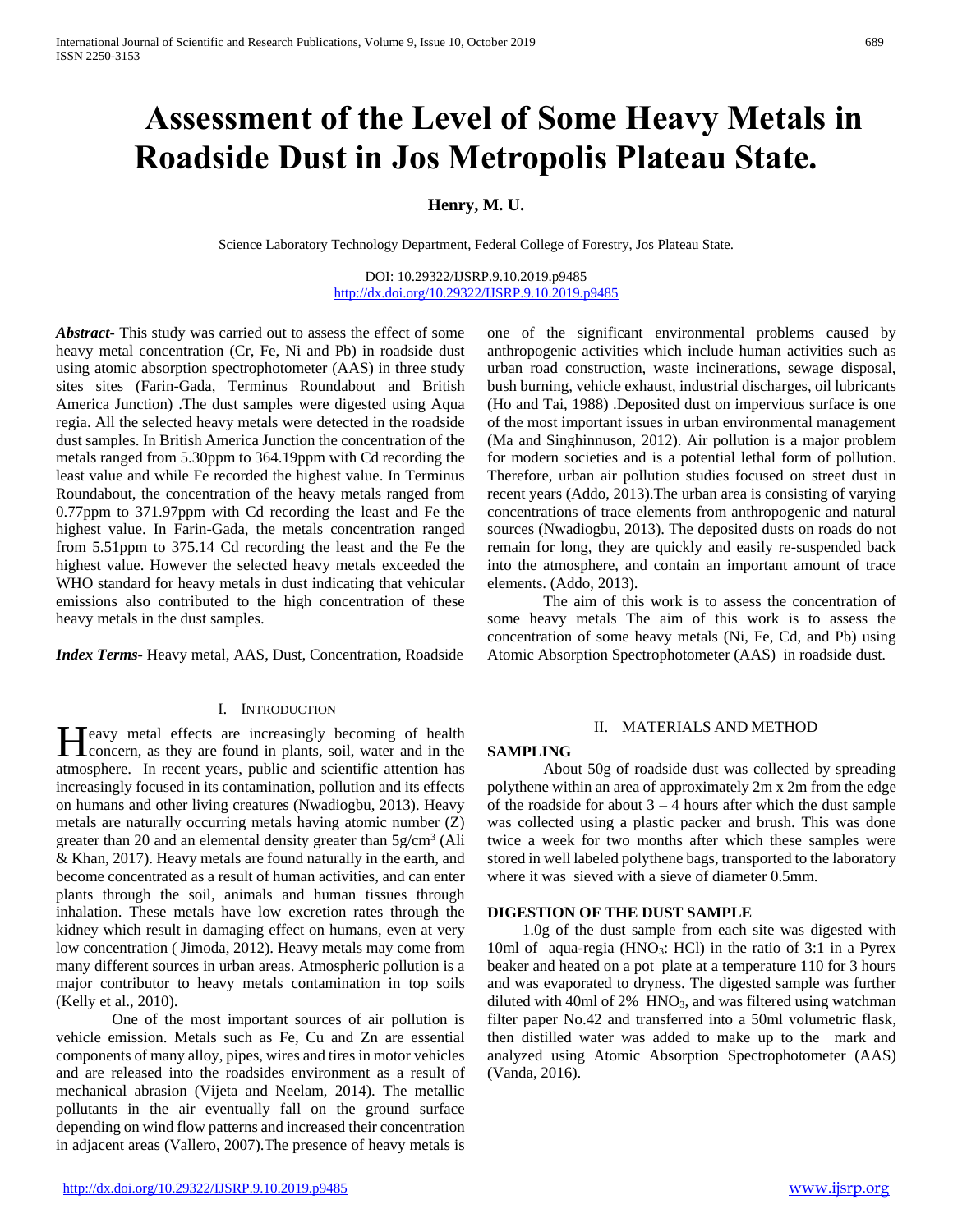## III. RESULTS AND DISCUSSION

**RESULTS** The result of the chemical analysis of road side dust of some selected heavy metals from the three study sites are shown in Table 1

Table 1: Heavy metal concentration in roadside dust.

| Heav           | Terminus  | <b>British</b> | Farin- | WHO(2012)Limi       |
|----------------|-----------|----------------|--------|---------------------|
| y              | Roundabou | Americ         | Gada   | t of dust in<br>air |
| metal          | t         | a              |        | (ppm)               |
|                |           | Junction       |        |                     |
| Fe             | 371.97    | 364.19         | 375.1  | 300                 |
| (ppm)          |           |                | 4      |                     |
| Ni             | 3.61      | 3.07           | 6.20   | 2.0                 |
| (ppm)          |           |                |        |                     |
| Pb             | 49.22     | 16.29          | 65.74  | 7.0                 |
| (ppm)          |           |                |        |                     |
| C <sub>d</sub> | 0.77      | 5.30           | 5.51   | 0.7                 |
| (ppm)          |           |                |        |                     |

#### IV. DISCUSSION

 From the result of the chemical analysis in Table 1, the concentration of iron from the three study location ranges from 370-375ppm with Farin-Gada recording the highest value of 375.14ppm followed by Terminus Roundabout with a value of 371.97 and British America Junction with the least value of 364.19ppm. This study shows that the concentration of Fe is higher compare to the value of 320ppm reported in other studies (Lee, 2016). The WHO permissible limit of 300ppm for Fe in roadside was however lower than the values recorded in this work from the three study sites. It is known that adequate Fe is in a diet is very important for decreasing anemia (Seaword et al., 2015). However when the metal is much in the body it becomes a challenge as it increases the risk for liner disease (curtiosis, cancer) heart attack or heart failure, diabetes mellitus, osteoarthritis, osteoporosis, metabolic syndrome, hypogonadism, and numerous symptom and in some cases premature, death (Yuan et al., 2017). However the high concentration of iron in this study sites might be attributed to some of the activities carried out in some of these sites. In Farin-Gada site, a lot of activities like welding, car fabrication and repairs take place which may contribute to the high concentration of this metal in this study site.

The concentration of Ni from the three study sites ranges from 3.06ppm-6.20 ppm with Farin-Gada recording the highest value of 6.20ppm, followed by Terminus Roundabout with the value of 3.61ppm and British America Junction with the least value of 3.06ppm. The concentration of Ni reported in this study is higher compared to the value of 2.0ppm reported in other studies (Fujiwara et al., 2013).The concentration of Ni in this study however exceeded the WHO permissible limit of 2.0ppm (WHO, 2012). Nickel causes dermatitis (a type of skin rash) and eczema when it comes in contact with the skin, nickel causes asthma when inhaled into the body. The most serious harmful health effects from exposure to nickel, such as chronic bronchitis, reduces lung function and cancer of the lung and nasal sinus (Lee Yung et al., 2016).However the high concentration of Nickel in Farin-Gada than the other sites could be as a result of traffic congestion, resulting in emissions from vehicle engines, that uses gasoline which contains the metal and also by the abrasion and corrosion of vehicle parts. The burning of fossils fuels as well as the refining of metals such as copper (Cu) introduced considerable amounts of Ni into the atmosphere ( Lui et al., 2016).

Lead (Pb) from the three study sites ranges from 16.29 - 65.74 ppm with Farin-Gada recording the highest value of 65.74 ppm followed by Terminus Roundabout with a value of 49.219ppm and British America Junction with the least value of 16.29ppm. The result shows that the concentrations of Pb in the dust samples are higher when compared to the value of 39.0ppm reported in other studies (Alkhashman et al*.,* 2017). The concentration of Pb in this study however exceeded the WHO permissible limit of 7.0ppm recorded in this work from the three study site (WHO 2012The high concentration of Pb in Farin-Gada when compared with other study sites like Terminus Roundabout and British America Junction might be due to the differences in traffic density, metal construction work, iron bending and welding of metals which is a common practice along the streets where the samples was collected.

The concentration of Cd from the study sites ranges from 0.767-5.51ppm with Farin-Gada recording the highest value of 5.651ppm followed by British America Junction with a value of 5.302 ppm and Terminus Roundabout with the least value of 0.767ppm. The result shows that the concentration of Cd in the dust sample is higher in Farin-Gada compare to the value of 3.4ppm reported in other study (Wong., 2013). The concentration of Cd in this study however exceeded the WHO permissible limit of 2.0ppm (WHO, 2012). The concentration of these metal in these study area is higher compared to the WHO permissible limit .Cadmium when inhaled into the body can cause a severe toxicity in humans. Prolonged exposure too can affect the variety of organs with the kidney being the principal target (Chung et al., 2016). Much accumulation of Cadmium in the body can cause spinal /joints degeneration, depressed immune system and lymphatic swelling (Wei et al., 2010). However the high concentration of cadmium in Farin-Gada site than Terminus Roundabout and British America Junction might be as a result of automobile fuel and burning of tyres, lubricating oils and also vulcanization processes carried out in Farin-Gada.

### V. CONCLUSION

 All the selected heavy metals were detected in all the study sites. The results also indicated that the concentration of these heavy metals in the roadside dust from the three study sites exceeded the WHO (2012) permissible limit for dust in air with Farin-Gada recording the highest concentration of all the selected metals followed by Terminus Roundabout and British America Junction. This could be attributed to the intensity of vehicular traffic emissions most especially in Farin-Gada coupled with some activities like welding, car fabrication, and repairs, burning of fossils, vulcanization processes, iron bending, and metal construction work indicating that prolong stay in these areas can result in serious health problems.Therefore consistent exposure to the dust pose health hazard to both human, plants and the atmosphere, since none of the metals were within the WHO permissible limit. Carrying out activities regularly within these